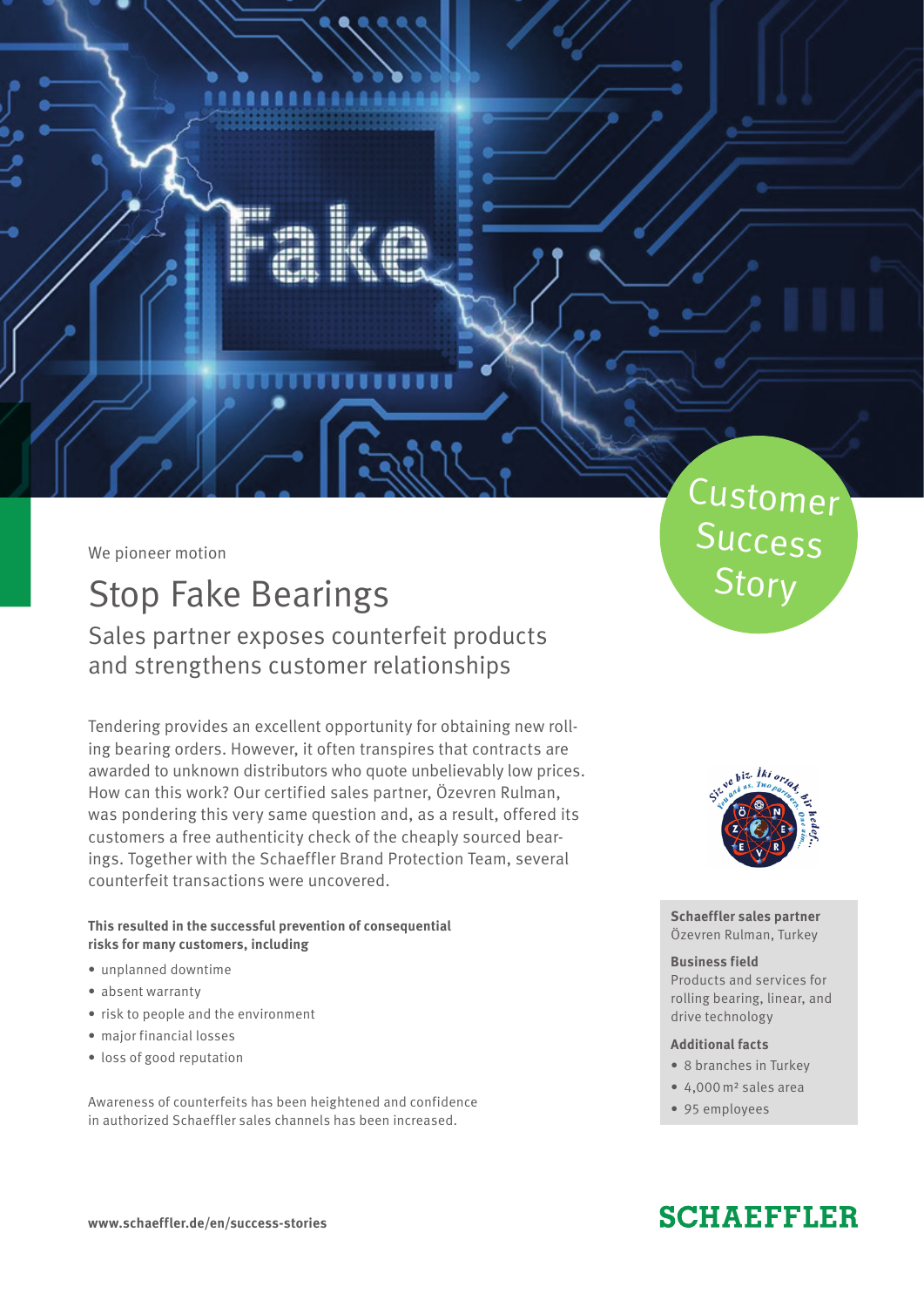# Case: Özevren Rulman – Turkey

#### Initial position

Schaeffler sales partner Özevren Rulman had recently lost a succession of tenders to considerably cheaper competitors and was harboring the suspicion that the competitor products may not be what they seemed. However, the process of filtering dubious quotations out of the offer and tendering process is no mean feat in global competition. For this reason, the company decided to investigate the matter further.

**Security with every scan** The Schaeffler OriginCheck app is available for download on IOS and Android at **www.schaeffler.com/apps**



#### Intervention and action

Customers who had been supplied with the cheap bearings were offered a free inspection of these products by Özevren Rulman – a service that very few could refuse.

The use of the Schaeffler OriginCheck app and transmission of photos of suspicious parts to the Schaeffler Authentication Service (**piracy@schaeffler.com**) allowed the check to be initiated promptly. Özevren Rulman informed the relevant customers accordingly and additionally provided an investigation report on the counterfeit products where required.





### What are the benefits for the end customer?

Awareness of original products has increased significantly among affected end customers, who will examine delivered bearings with a more critical eye in future and ensure that they only buy products from reliable sources.

#### …and Özevren Rulman?

Thanks to its committed intervention, Özevren Rulman has succeeded in developing existing relationships with its customers, which in turn has helped the company to generate additional sales of almost half a million euros in 2020 alone.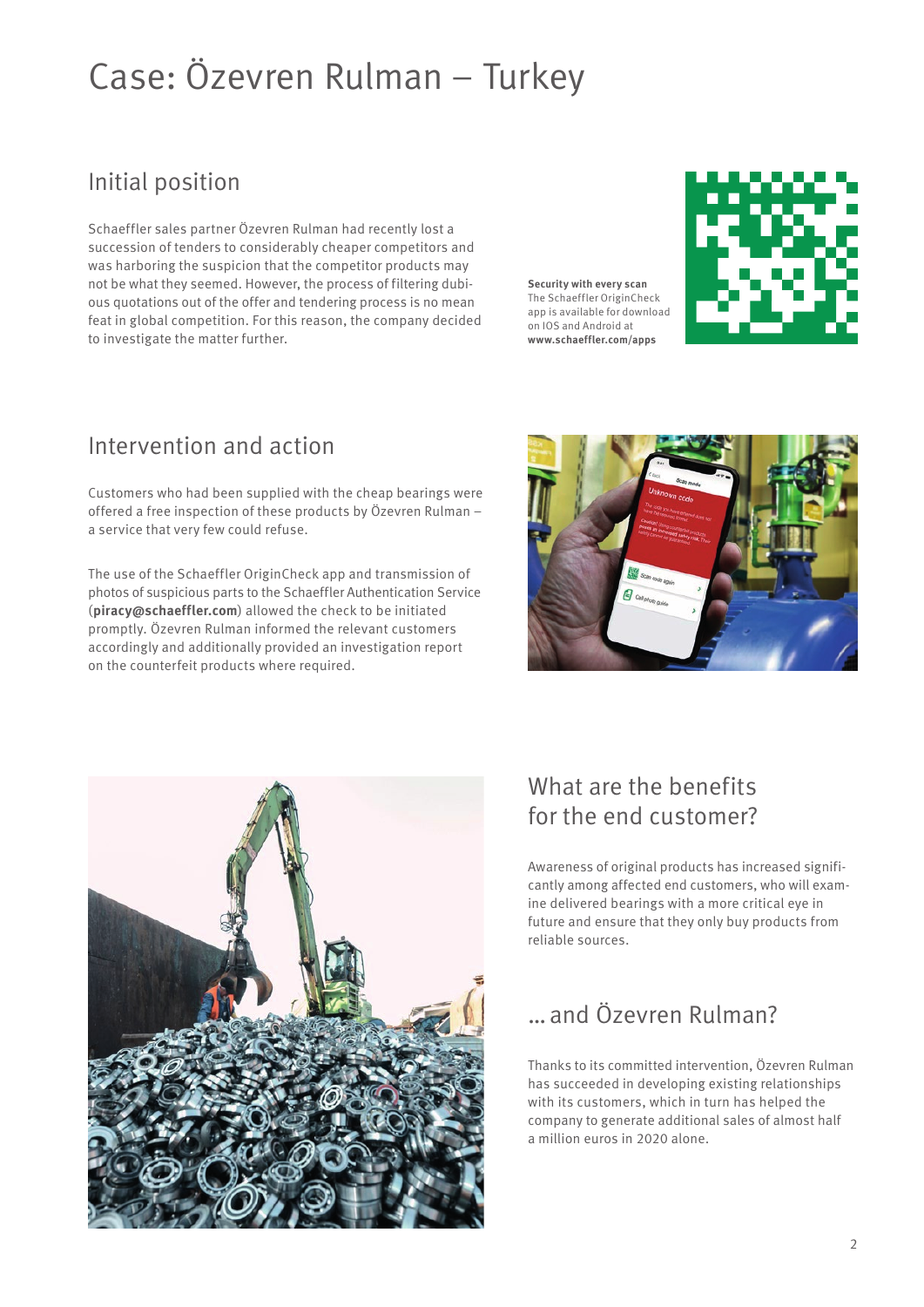## Together we are strong…



Supporting our sales partners has always been a key focus of the Brand Protection Team. They are in direct contact with the customer and have first-hand experience of the problems that counterfeiting can create in relation to sales, but primarily for the customer.

Ingrid Bichelmeir-Böhn Head of Global Brand Protection Team at Schaeffler



Our consistent efforts to uncover counterfeits have not only strengthened customer loyalty among existing customers but have also enabled us to gain new customers, with whom previous tendering attempts have proved unsuccessful for many years.

The positive and trusting cooperation with the Schaeffler Brand Protection Team has inspired us from the outset.

Sesil Kayaoğlu Foreign Trade Executive Özevren Rulman